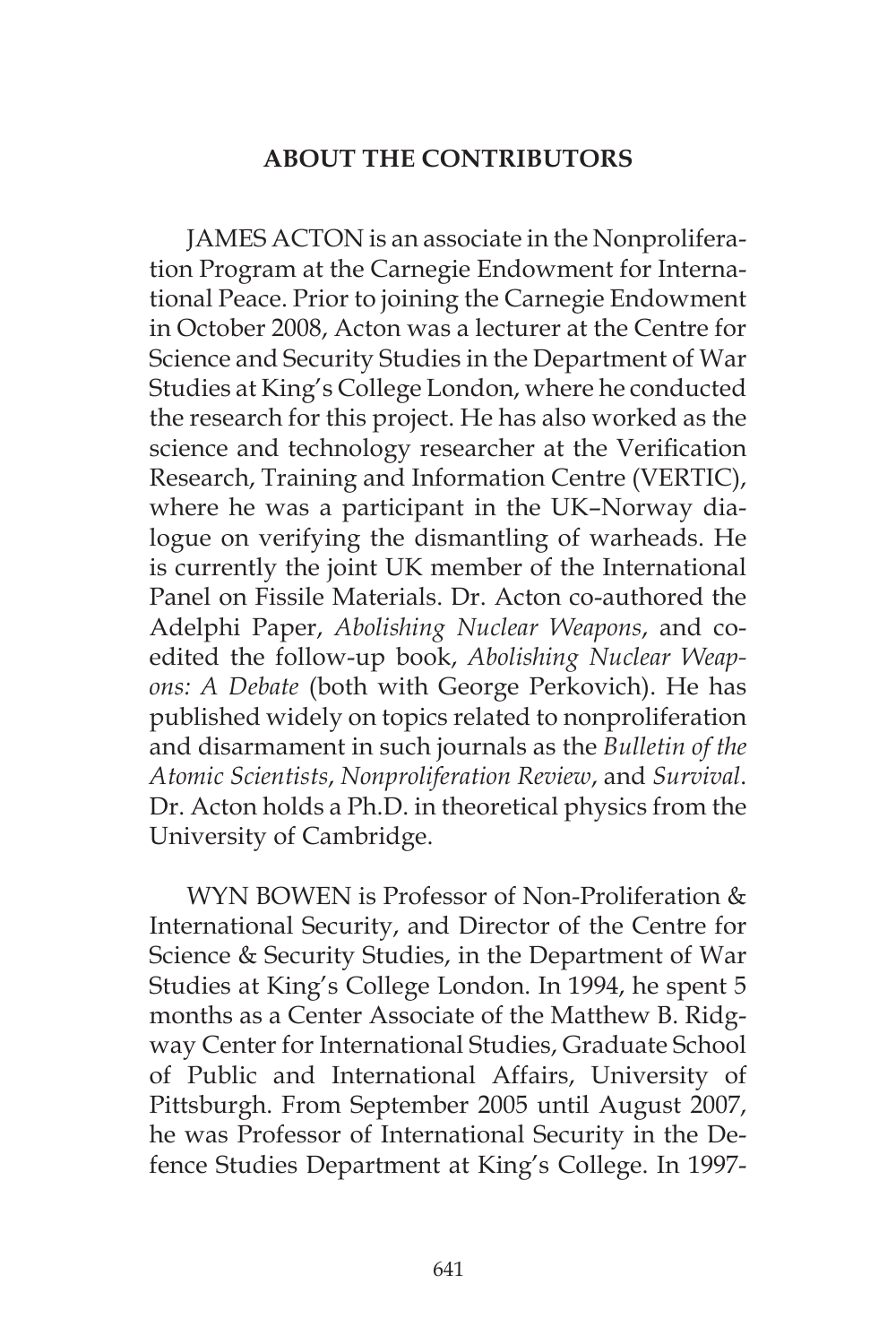98 he served as a weapons inspector on several missile teams in Iraq with the UN Special Commission and has also worked as a consultant to the International Atomic Energy Agency. He served as a Specialist Advisor to the House of Commons' Foreign Affairs Committee for inquiries into "The Decision to go to War with Iraq" (2003) and "Weapons of Mass Destruction" (2000). Dr. Bowen holds a BA (Hons) from the University of Hull, and an MA and Ph.D. from the University of Birmingham.

PETER BRADFORD is a former member of the United States Nuclear Regulatory Commission and former chair of the New York and Maine Utility Regulatory Commissions. He has taught at the Yale School of Forestry and Environmental Studies and currently is an Adjunct Professor at Vermont Law School teaching "Nuclear Power and Public Policy." A member of the China Sustainable Energy Policy Council, he served on a recent panel evaluating the reliability of the Vermont Yankee nuclear power plant; on the European Bank for Reconstruction and Development Panel advising how best to replace the remaining Chernobyl nuclear plants in Ukraine; a panel on the opening of the Mochovce nuclear power plant in Slovakia; and the Keystone Center collaborative on nuclear power and climate change; and is Vice Chair of the Board of The Union of Concerned Scientists. Professor Bradford is the author of "Fragile Structures: A Story of Oil Refineries, National Securities and the Coast of Maine" and many other articles. He is a graduate of Yale University and the Yale Law School.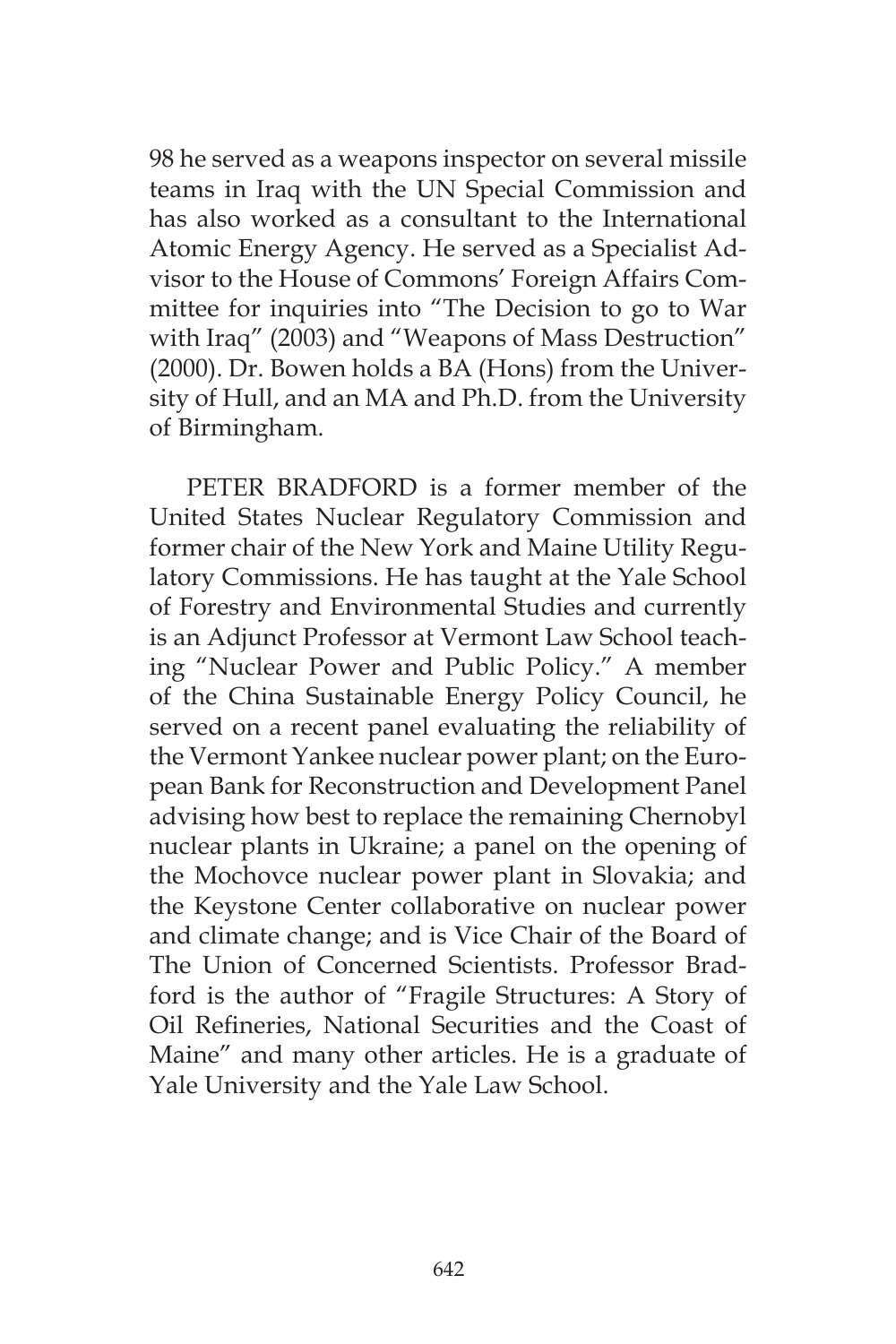SIMON CARROLL is an independent environmental consultant, with a specialist focus on matters related to nuclear energy, including nuclear liability and compensation. As a senior advisor with Greenpeace International, he participated in the negotiations of the International Atomic Energy Agency (IAEA) Standing Committee on Nuclear Liability on the 1997 Protocol to amend the Vienna Convention on Civil Liability for Nuclear Damage and the 1997 Convention on Supplementary Compensation. In March 2009, he was appointed to the United Kingdom's newly-created Nuclear Liabilities Financing Assurance Board (NLFAB), a body which provides independent advice on financial arrangements for the decommissioning of nuclear reactors and radioactive waste management in the UK.

ANTONY FROGGATT has worked as a freelance consultant on energy and nuclear issues in the European Union (EU) and neighbouring states since 1997. He has worked at length on EU energy policy issues for European Governments, the European Commission and Parliament, and commercial bodies. He has also worked extensively with environmental groups and public bodies in Central Europe and neighboring states, particularly in the run up to enlargement, assisting in the development of policies, initiatives and capacity building. He is also a regular speaker at conferences, universities, and training programs across Europe and is a Senior Research Fellow at Chatham House. Prior to working freelance, Mr. Froggatt was employed for 9 years as a nuclear campaigner and coordinator for Greenpeace International.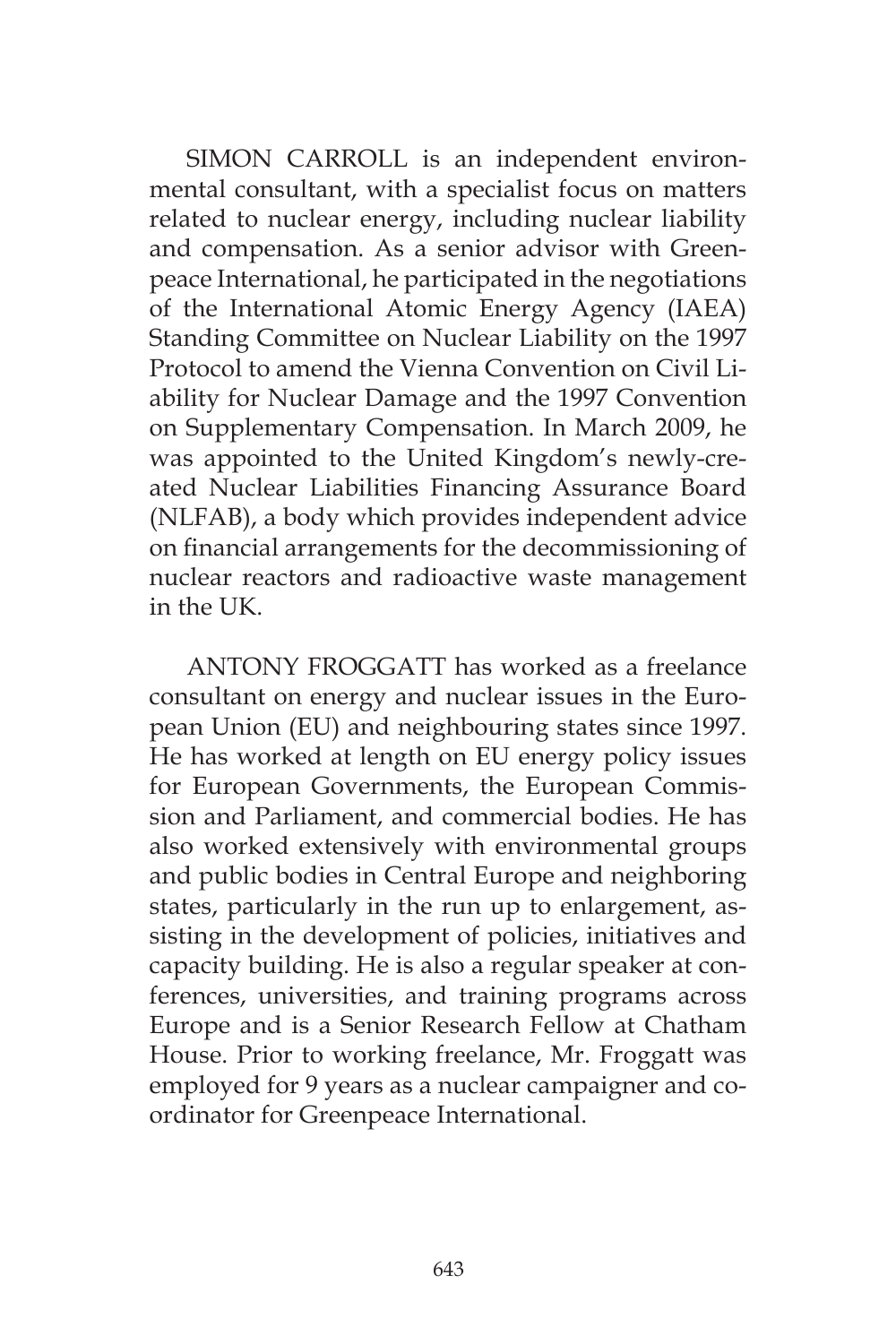STEVE KIDD is Director of Strategy & Research at the World Nuclear Association, the international association for nuclear energy based in London. After a brief period as an economics tutor at Sheffield University, he followed a career as an industrial economist with leading UK companies. These specialized in the raw materials and engineering sectors and included Rio Tinto and Rover Cars. He practiced as an independent consultant from 1990 onwards and then joined the former Uranium Institute as Senior Research Officer in 1995. He assumed his present position when the Institute became the World Nuclear Association in 2001. He organizes and teaches training courses for nuclear professionals in developing nuclear countries on behalf of the World Nuclear University, and is a frequent speaker at conferences and meetings around the world. Mr. Kidd is the author of the recent book, *Core Issues—Dissecting Nuclear Power Today*, and authored many articles on the commercial aspects of nuclear power. Mr. Kidd holds a bachelor's and a master's degree in economics from Queens' College and the University of Cambridge, respectively, and was the winner of the Adam Smith Prize.

DOUG KOPLOW is the founder of Earth Track in Cambridge, MA, which focuses on making the scope and cost of environmentally harmful subsidies more visible and identifying reform strategies. His work on natural resource subsidies spans nearly 20 years and has been widely cited across the political spectrum. Clients have included the Organization for Economic Cooperation and Development, the United Nations Environment Program, Greenpeace, the Alliance to Save Energy, the International Institute for Sustainable Development, the U.S. National Commission on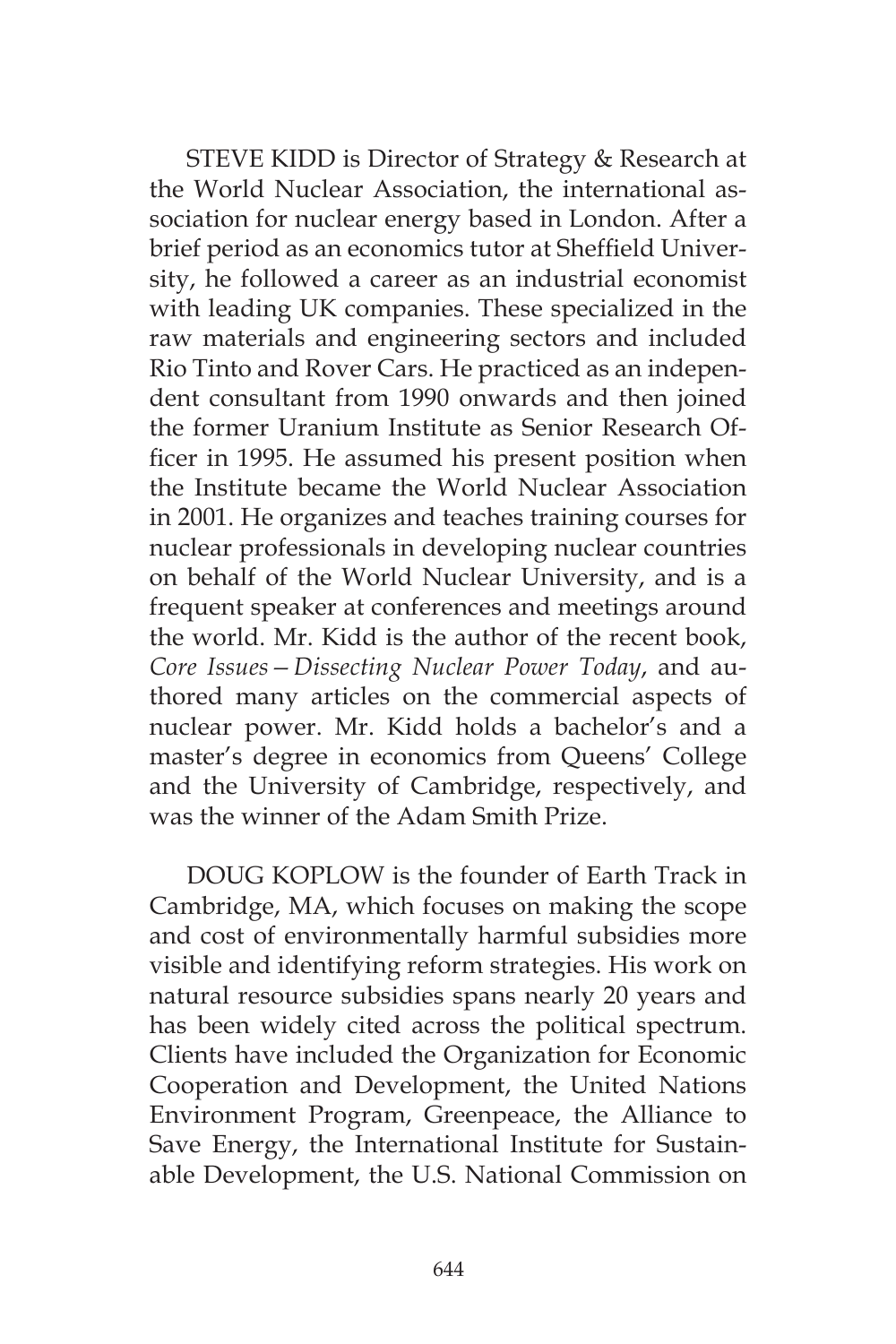Energy Policy, and the U.S. Environmental Protection Agency. Mr. Koplow's most recent work has been on U.S. subsidies to biofuels and the nuclear fuel cycle. His analysis documents the many ways these sectors are socializing their investment risks and quantifies the high subsidy cost per unit energy produced or ton of greenhouse gas avoided. Mr. Koplow holds an MBA from the Harvard Graduate School of Business Administration and a BA in economics from Wesleyan University.

AMORY LOVINS, a MacArthur Fellow and consultant physicist, is among the world's leading innovators in energy and its links with resources, security, development, and environment. He has advised the energy and other industries for more than 3 decades as well as the U.S. Departments of Energy and Defense. His work in 50+ countries has been recognized by the "Alternative Nobel," Blue Planet, Volvo, Onassis, Nissan, Shingo, Goff Smith, and Mitchell Prizes, the Benjamin Franklin and Happold Medals, 10 honorary doctorates, honorary membership of the American Institute of Architects, Foreign Membership of the Royal Swedish Academy of Engineering Sciences, honorary Senior Fellowship of the Design Futures Council, and as a recipient of the Heinz, Lindbergh, Jean Meyer, Time Hero for the Planet, Time International Hero of the Environment, Popular Mechanics Breakthrough Leadership, and World Technology Awards. A former Oxford don, he advises major firms and governments worldwide and has briefed 19 heads of state. Mr. Lovins cofounded and is Chairman and Chief Scientist of Rocky Mountain Institute, an independent, marketoriented, entrepreneurial, nonprofit, nonpartisan think-and-do tank that creates abundance by design.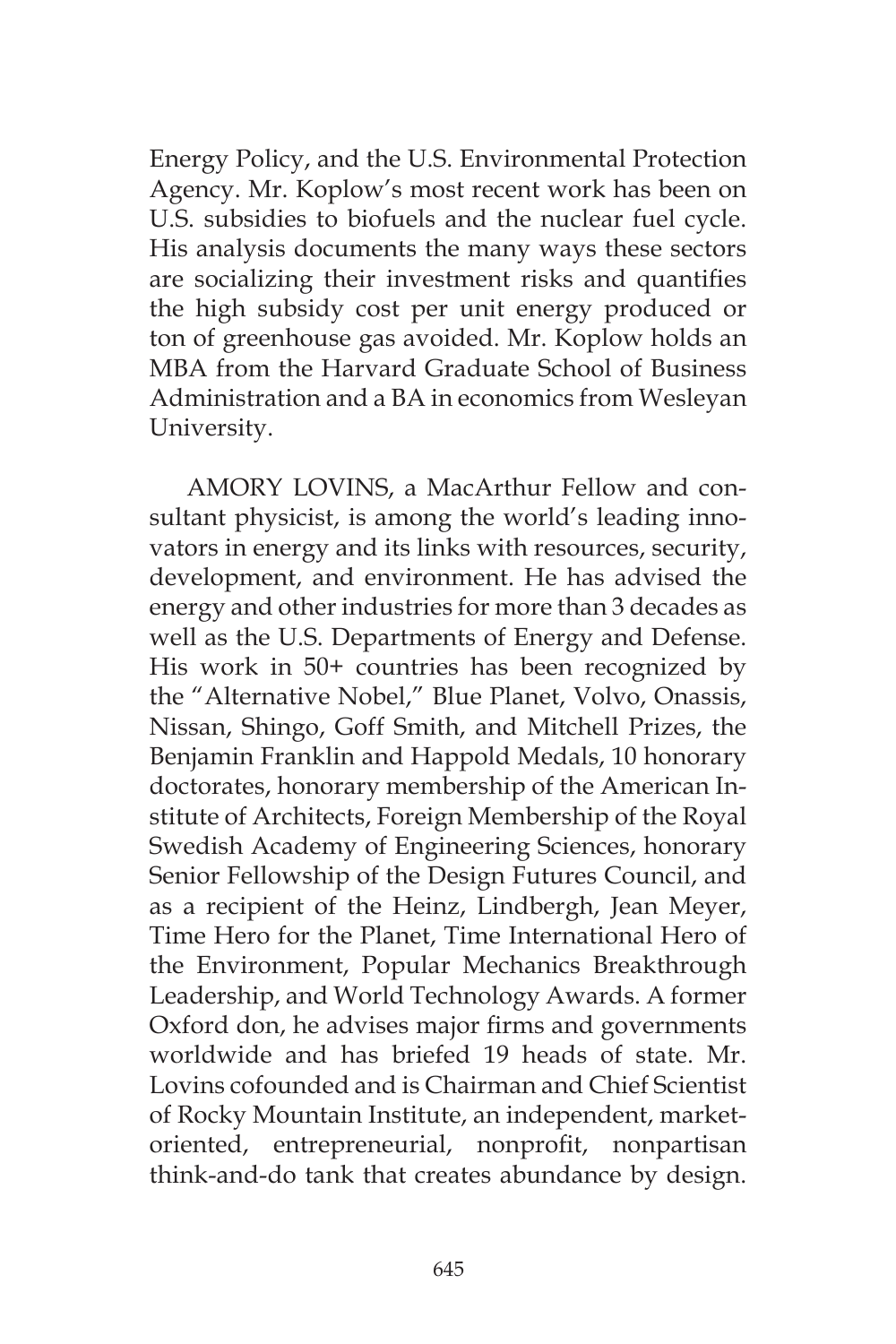Much of its pathfinding work on advanced resource productivity (typically with expanding returns to investment) and innovative business strategies is synthesized in *Natural Capitalism* (1999, with Paul Hawken and L. H. Lovins). This intellectual capital provides most of RMI's revenue through private-sector consultancy that has served or been invited by more than 80 Fortune 500 firms, lately redesigning more than \$30 billion worth of facilities in 29 sectors. In 1992, RMI spun off E source, and in 1999, Fiberforge Corporation, a composites engineering firm that he chaired until 2007; its technology, when matured and scaled, will permit cost-effective manufacturing of the ultralight-hybrid Hypercar® vehicles he invented in 1991. Mr. Lovins is the author of 29 books, including *Small Is Profitable: The Hidden Economic Benefits of Making Electrical Resources the Right Size* (2002, an Economist book of the year blending financial economics with electrical engineering) and the Pentagon-cosponsored *Winning the Oil Endgame* (2004, a roadmap for eliminating U.S. oil use by the 2040s, led by business for profit). His most recent visiting academic chair was in spring 2007 as MAP/Ming Professor in Stanford's School of Engineering, offering the University's first course on advanced energy efficiency.

MYCLE SCHNEIDER works as independent international energy and nuclear policy consultant. He is a member of the International Panel on Fissile Materials (IPFM), based at Princeton University, and teaches within the International MSc in Project Management for Environmental and Energy Engineering at the Ecole des Mines in Nantes. Since 2000, he is an advisor to the German Ministry of the Environment. Between 1998 and 2003 he was an advisor to the French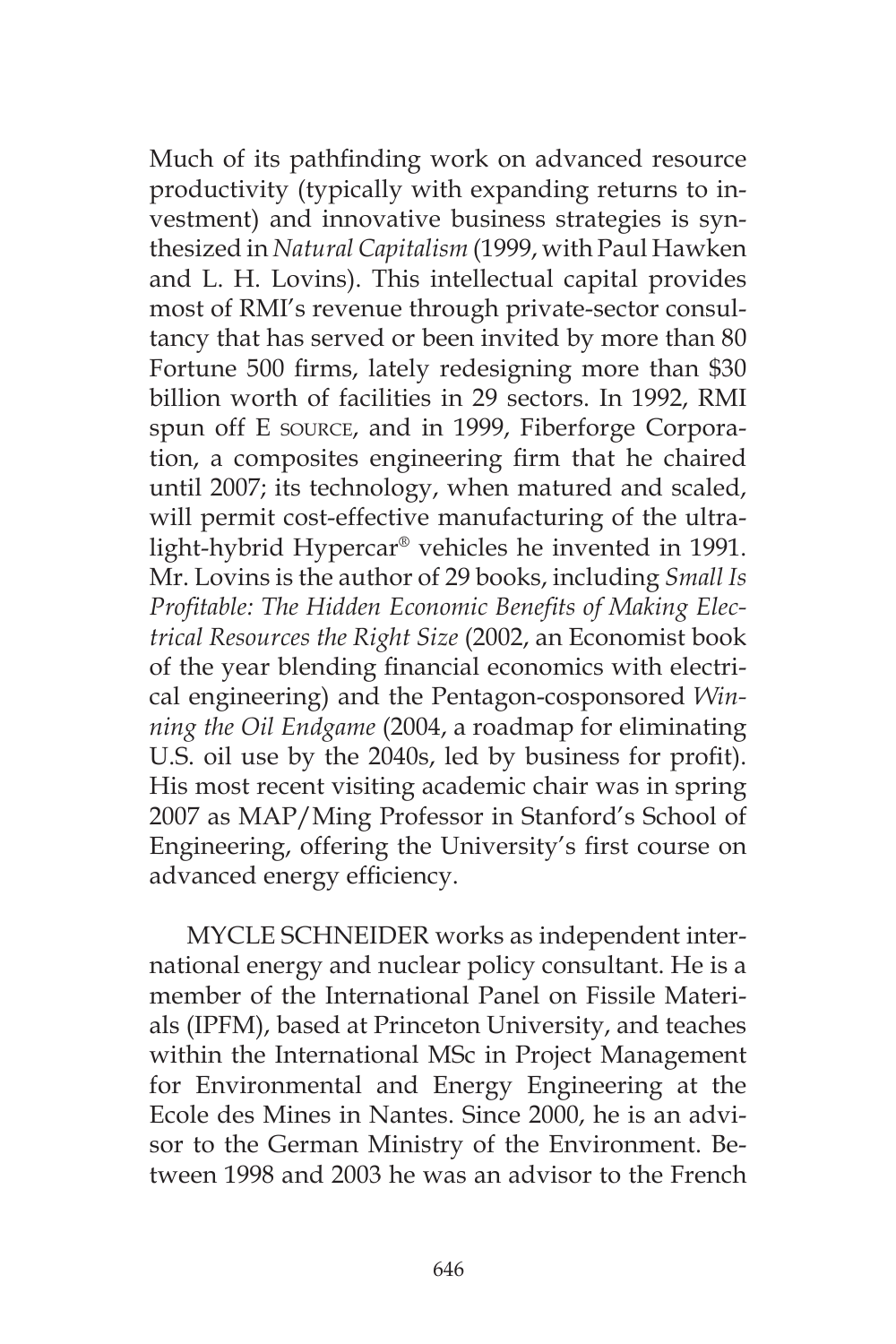Environment Minister's Office and to the Belgian Minister for Energy and Sustainable Development. Between 1983 and April 2003, he was executive director of the energy information service WISE-Paris. He has given evidence and held briefings at Parliaments in Australia, Belgium, France, Germany, Japan, South Korea, Switzerland, United Kingdom (UK), and at the European Parliament. He has lectured extensively including at universities and engineering schools in various countries. Media representatives from around the world have inquired for his information, advice, or complete features, including many TV and radio stations, electronic, and print media. His numerous publications cover the analysis of nuclear proliferation, security, and safety, as well as environmental and energy planning issues. In 1997, he was honored with the Right Livelihood Award ("Alternative Nobel Prize") together with Jinzaburo Takagi for their work on plutonium issues. Mr. Schneider is the co-editor of *International Perspectives on Energy Policy and the Role of Nuclear Power* (Multi-Science Publishing, 2009), and lead author of *The World Nuclear Industry Status Report 2009*, commissioned by the German Environment Ministry (August 2009).

HENRY SOKOLSKI is the Executive Director of the Nonproliferation Policy Education Center (NPEC), a Washington, DC-based nonprofit organization founded in 1994 to promote a better understanding of strategic weapons proliferation issues among policymakers, scholars, and the media. He currently serves as an adjunct professor at the Institute of World Politics in Washington, DC, and as a member of the Congressional Commission on the Prevention of Weapons of Mass Destruction Proliferation and Terrorism. He pre-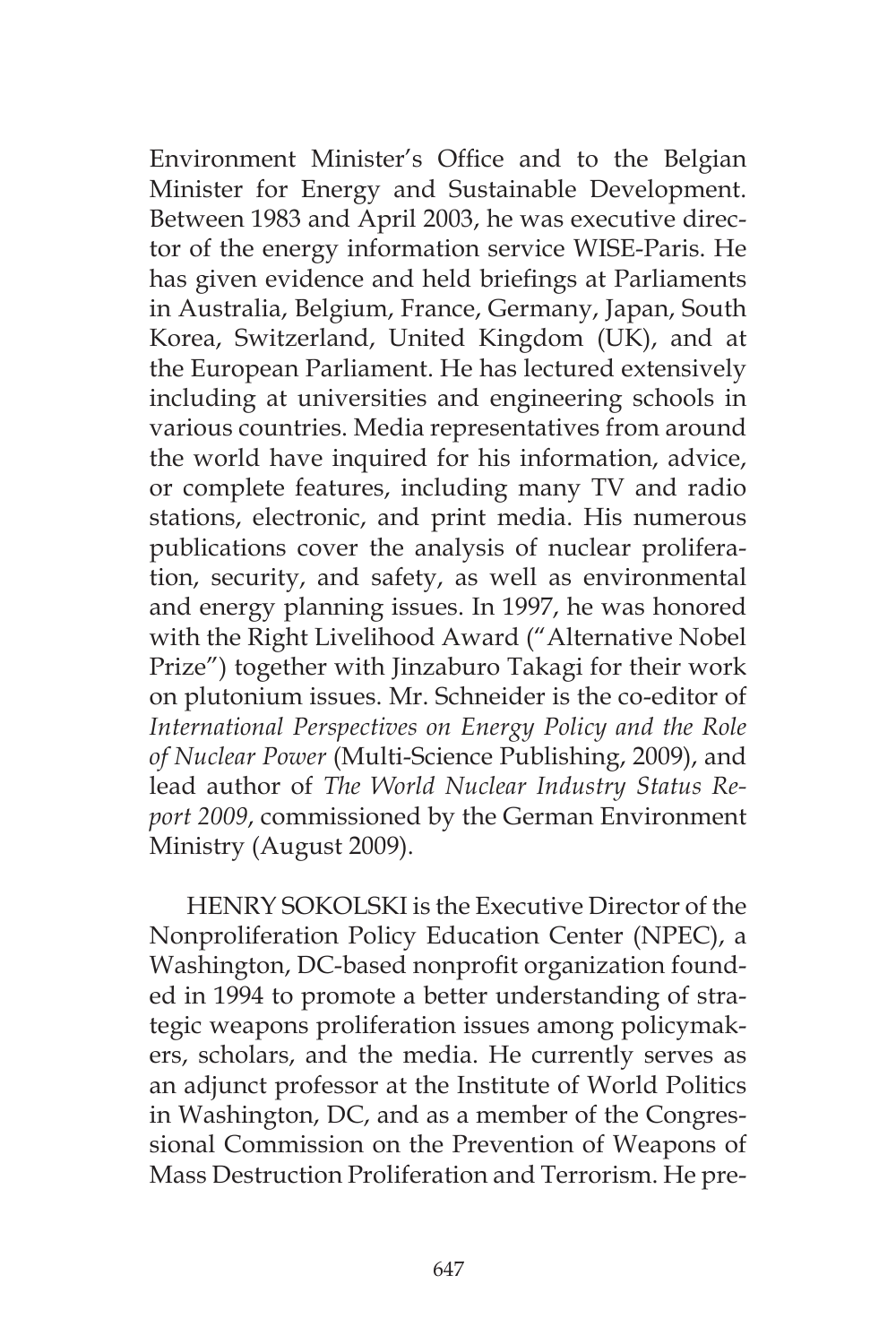viously served as Deputy for Nonproliferation Policy in the Department of Defense, for which he received a medal for outstanding public service from Secretary of Defense Dick Cheney. He also worked in the Office of the Secretary of Defense's Office of Net Assessment, as a consultant to the National Intelligence Council, and as a member of the Central Intelligence Agency's Senior Advisory Group. In the U.S. Senate, he served as a special assistant on nuclear energy matters to Senator Gordon Humphrey (R-NH), and as a legislative military aide to Dan Qualye (R-IN). Mr. Sokolski has authored and edited a number of works on proliferation, including *Best of Intentions: America's Campaign Against Strategic Weapons Proliferation* (Westport, CT: Praeger, 2001), *Nuclear Heuristics: Selected Writings of Albert and Roberta Wohlstetter* (Strategic Studies Institute, U.S. Army War College, 2009), *Falling Behind: International Scrutiny of the Peaceful Atom* (Strategic Studies Institute, U.S. Army War College, 2008); *Pakistan's Nuclear Future: Worries Beyond War* (Strategic Studies Institute, U.S. Army War College, 2008); *Gauging U.S.- Indian Strategic Cooperation* (Strategic Studies Institute, U.S. Army War College, 2007); *Getting Ready for a Nuclear-Ready Iran* (Strategic Studies Institute, U.S. Army War College, 2005); and *Getting MAD: Nuclear Mutual Assured Destruction, Its Origins and Practice* (Strategic Studies Institute, U.S. Army War College, 2004).

SHARON SQUASSONI serves as director and senior fellow of the Proliferation Prevention Program at the Center for Strategic and International Studies (CSIS). Prior to joining CSIS, she was a senior associate in the Nuclear Nonproliferation Program at the Carnegie Endowment for International Peace. From 2002-07, she advised Congress as a senior specialist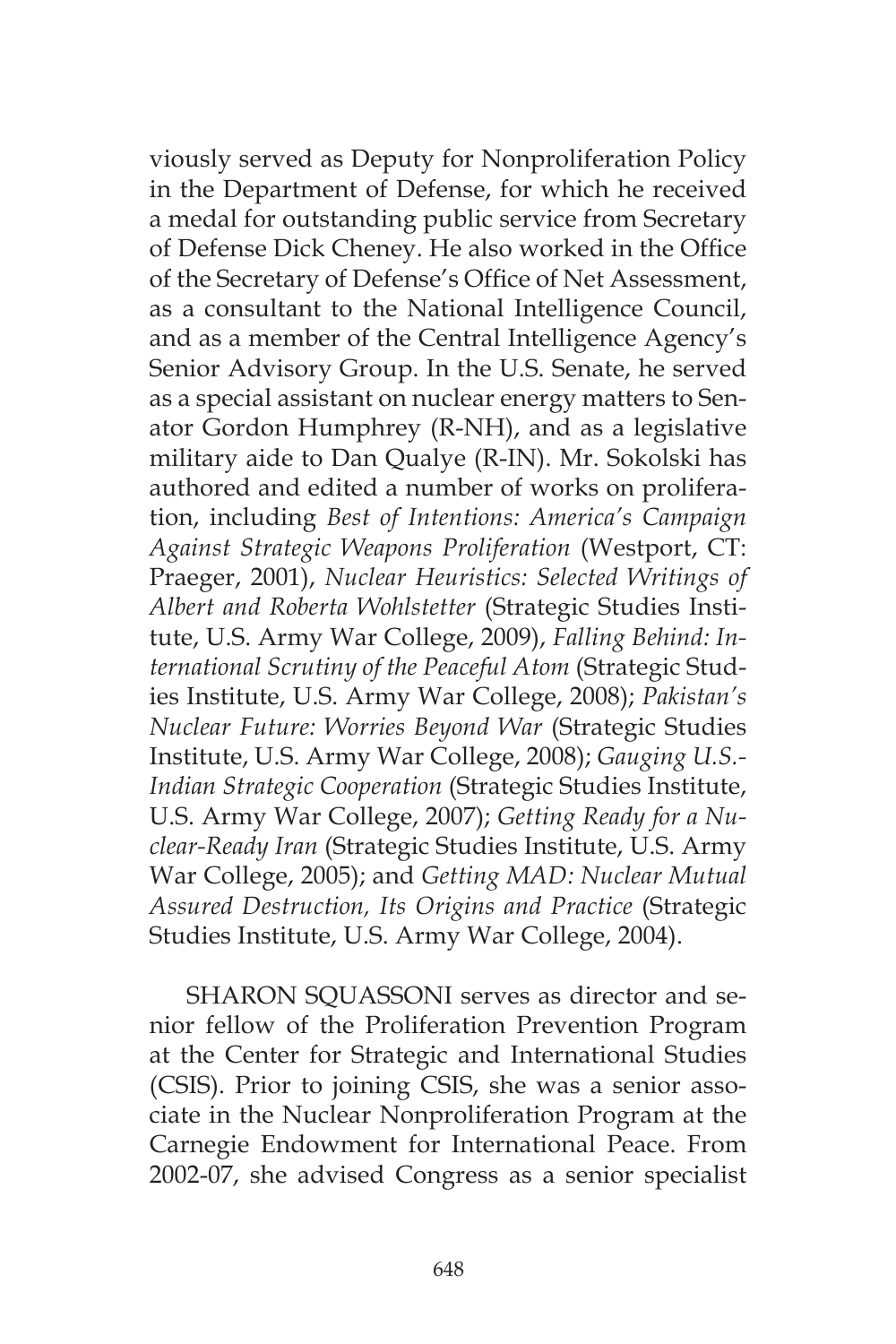in weapons of mass destruction at the Congressional Research Service, Library of Congress. Before joining CRS, she worked briefly as a reporter in the Washington bureau of Newsweek magazine. Ms. Squassoni also served in the executive branch of government from 1992 to 2001. Her last position was as Director of Policy Coordination for the Nonproliferation Bureau at the State Department. She also served as a policy planner for the Political-Military Bureau at State. She began her career in the government as a nuclear safeguards expert in the Arms Control and Disarmament Agency. She is the recipient of various service awards and has published widely. She is a frequent commentator for U.S. and international media outlets. Ms. Squassoni holds a BA in political science from the State University of New York at Albany, a master's in public management from the University of Maryland, and a master's in national security strategy from the National War College.

JOHN STEPHENSON is a Project Manager at Dalberg Global Development Advisors, a strategy consulting firm focused on international development. He has consulted to the senior management teams of leading international financial institutions, multilateral development organizations, foundations, and multinational corporations on strategy, organizational effectiveness, stakeholder and change management, and development policy. He has experience in several development sectors, including energy and the environment, access to finance, health, private sector development, post-conflict reconstruction, and governance and public sector reform. Some of his most recent engagements include: (1) evaluating fund manager proposals and conducting due diligence as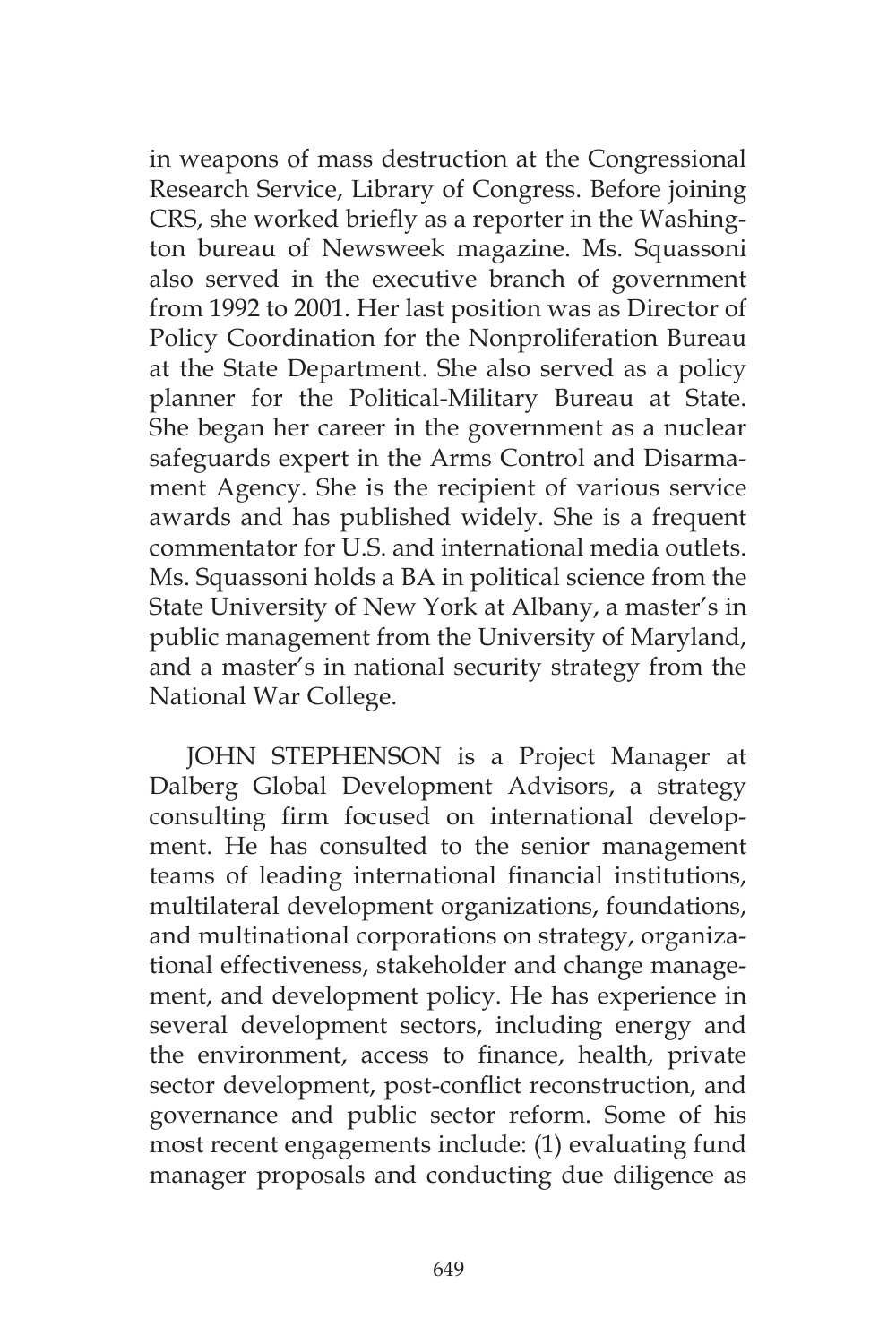part of a \$500 million global call for Renewable Energy funds in emerging markets; (2) serving as a strategic advisor on an innovative \$50 million fund for post-conflict countries; (3) working with the United Nations Foundation and Vodafone Group Foundation on their public-private partnership in mobile health and emergency response; and (4) assisting the East African Community to formulate an energy access scale-up strategy to support attainment of the Millennium Development goals with a focus on alternative energy sources. Prior to joining Dalberg, he worked at the World Bank where he participated in the formulation of the Bank's Country Assistance Strategy for the Democratic Republic of Congo. Mr. Stephenson holds a bachelor's degree magna cum laude in government and East Asian studies from Harvard University, and a master's degree from Georgetown University's School of Foreign Service.

STEPHEN THOMAS is Professor of Energy Policy at the Public Services International Research Unit in the University of Greenwich, London, where he leads the energy research. He has worked as an independent energy policy researcher for more than 20 years. From 1979-2000, he was a member of the Energy Policy Programme at SPRU, University of Sussex, and in 2001, he spent 10 months as a visiting researcher in the Energy Planning Programme at the Federal University of Rio de Janeiro, Brazil. He was a member of the team appointed by the European Bank for Reconstruction and Development to carry out the official economic due diligence study for the project to replace the Chernobyl nuclear power plant (1997). He was a member of an international panel appointed by the South African Department of Minerals and Energy to carry out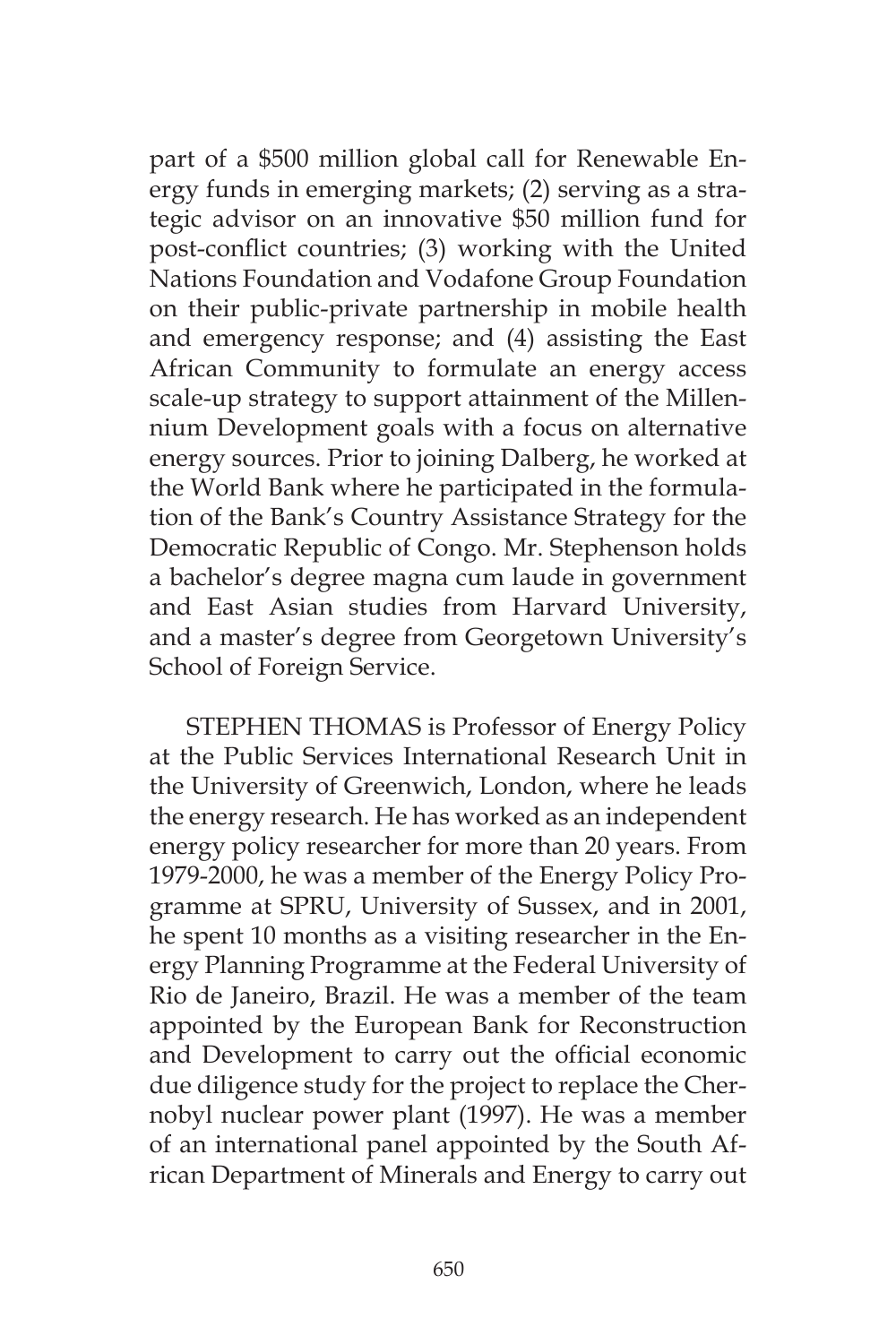a study of the technical and economic viability of a new design of nuclear power plant, the Pebble Bed Modular Reactor (2001-02). He was part of an independent team appointed by Eletronuclear (Brazil) to carry out an assessment of the economics of completing the Angra dos Reis 3 nuclear power plant (2002). Mr. Thomas has a BSc in chemistry from Bristol.

PETER TYNAN is a Partner at Dalberg Global Development Advisors, a boutique global strategy and policy advisory firm focused on global issues and emerging markets. He leads the Global Access to Finance Practice Group and works in Dalberg's Washington, DC, office. He has advised, governments, corporations and development institutions in strategy and policy, organizational reform, and finance and energy issues. He has advised the Overseas Private Investment Corporation in placing \$500m in renewable energy investments, and the Asian Development Bank in placing \$100m in renewable energy investments in Asia. He is also advising a number of clients on regional renewable energy policy and investment. Prior to joining Dalberg, he advised the Minister of Finance in the Democratic Republic of the Congo, and the Minister of Finance in the Republic of Egypt. He has worked with multiple U.S. Government agencies, including for the Administrator and CFO of the General Services Administration (GSA) in strategy, strategic planning, and the reorganization of the GSA. He previously worked in private equity, where he sourced and evaluated middle market private equity investments. Mr. Tynan is the co-author of *India's Integration into the Global Economy: Lessons and Opportunities for Latin America and the Caribbean* (Inter-American Development Bank, 2009); "Will the U.S.-India Civil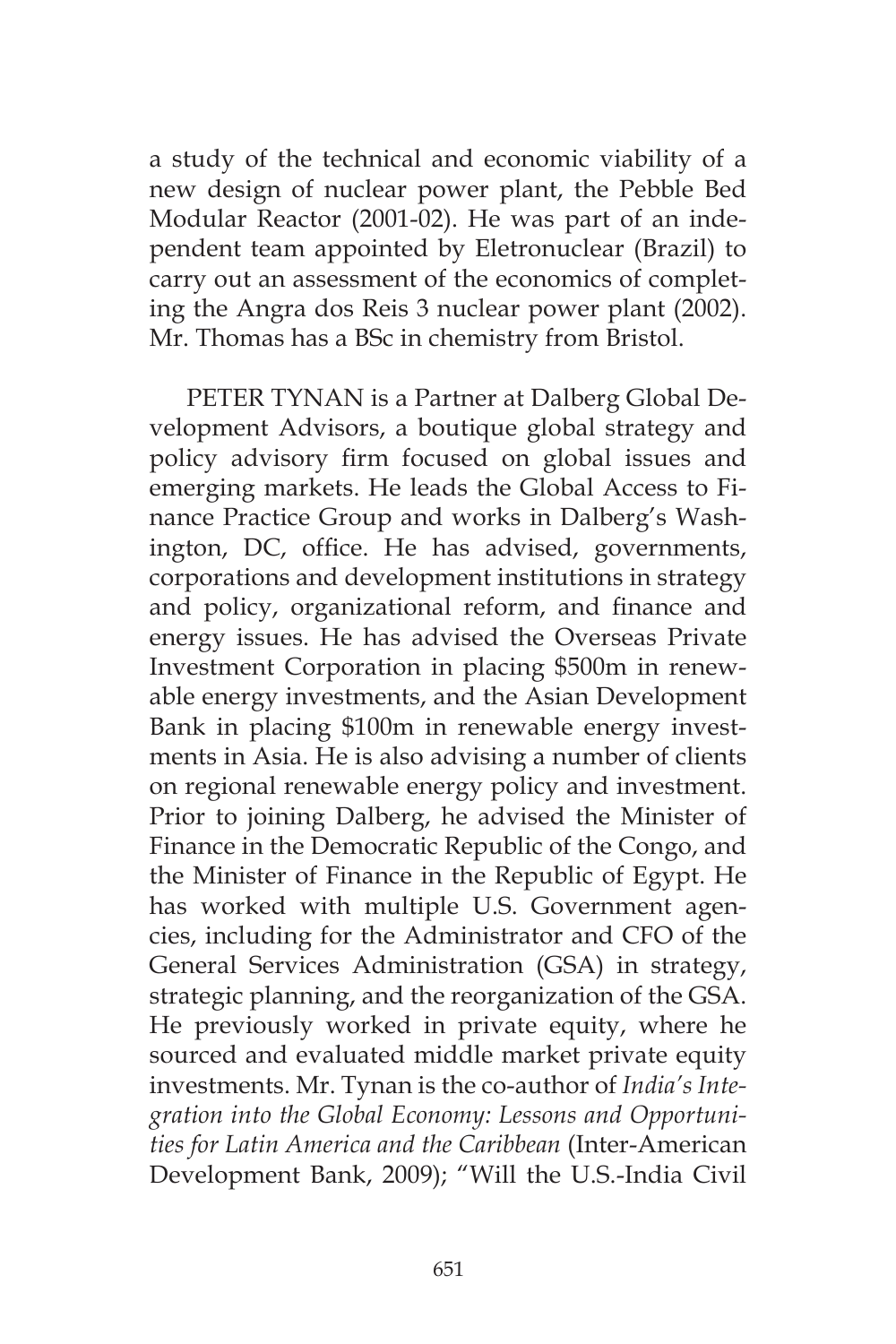Nuclear Cooperation Light India?" in *Gauging US-Indian Strategic Cooperation* (Strategic Studies Institute, U.S. Army War College, 2006); and *Imagining Australia: Ideas For Our Future* (Allen & Unwin, 2004). He regularly speaks on access to finance, renewable energy, and SME financing issues. Mr. Tynan holds a Bachelor in Business with First Class Honours degree and the University Medal from the University of Technology in Sydney, Australia; a master's in public policy from the Kennedy School of Government at Harvard University, and an MBA from Harvard Business School.

FRANK VON HIPPEL, a theoretical physicist, is a Professor of Public and International Affairs and coprincipal investigator with Harold Feiveson of Princeton's research program on Science and Global Security. From September 1993 through 1994, he was on leave as Assistant Director for National Security in the White House Office of Science and Technology Policy, and played a major role in developing U.S.-Russian cooperative programs to increase the security of Russian nuclear-weapon materials. He is an ex-chair of the American Physical Society's Panel on Physics and Public Affairs. He chairs the editorial board of *Science & Global Security*. During the following 10 years, while his research focus was in theoretical elementary-particle physics, he held research positions at the University of Chicago, Cornell University, and Argonne National Laboratory, and served on the physics faculty of Stanford University. In 1974, Dr. von Hippel's interests shifted to "public-policy physics." After spending a year as a Resident Fellow at the National Academy of Science, during which time he organized the American Physical Society's Study on Light Water Reactor Safety, he was invited to join the research and in 1984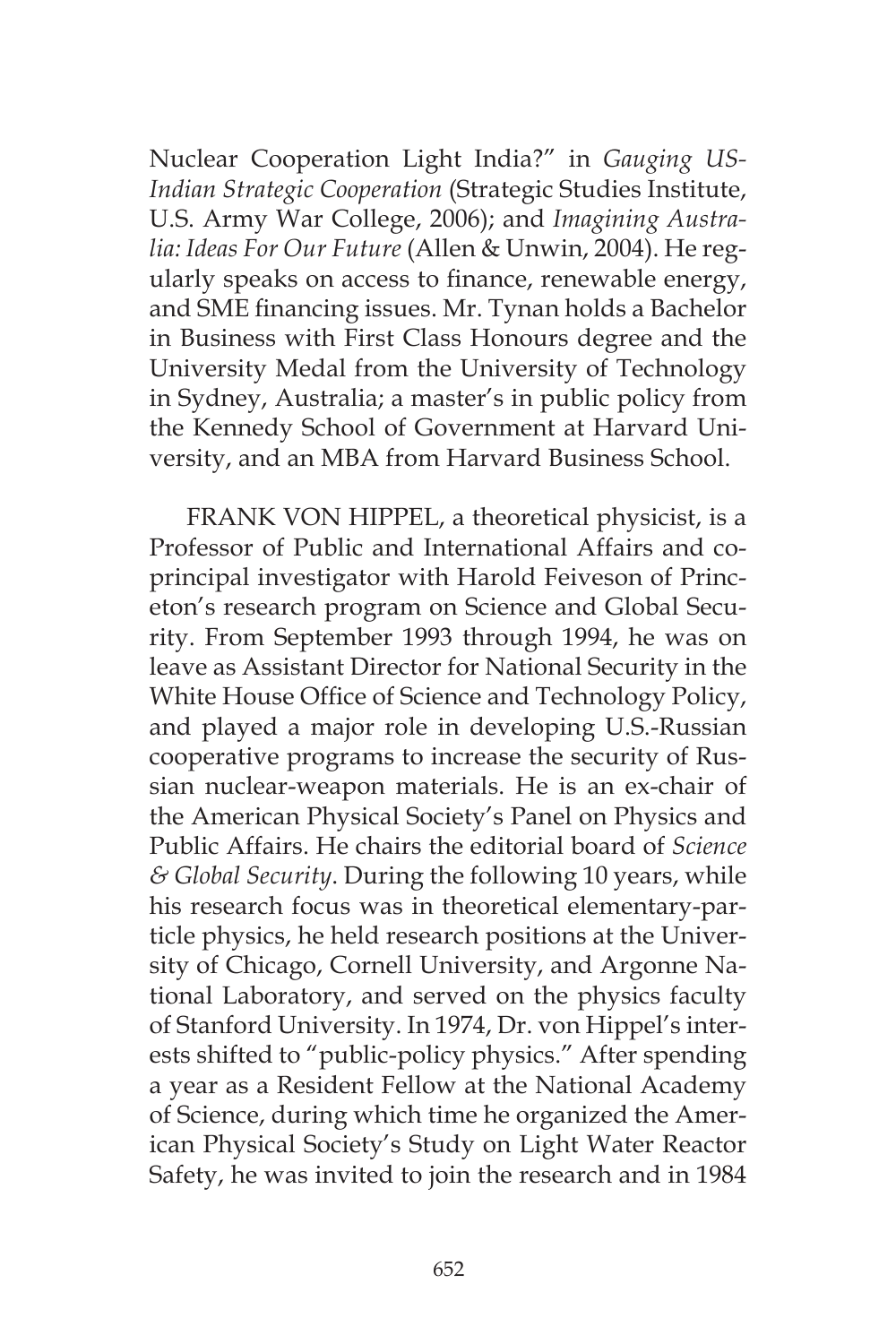the teaching faculty of Princeton University. During the late 1970s, his research focused on technical questions relating to the containment and mitigation of nuclear-reactor accidents, alternatives to recycling plutonium in nuclear-reactor fuel, and the potential for major improvements in automobile fuel economy. Since the early 1980s, his research has focused on developing the analytical basis for deep cuts in the U.S. and Soviet/Russian nuclear stockpiles, and removal of their nuclear missiles off launch on warning alert; verifying nuclear warhead elimination, a universal cutoff of the production of weapon-usable fissile materials and the phasing out of their use in nuclear reactor fuel; and a comprehensive nuclear-warhead test ban. Dr. von Hippel has served on advisory panels to the Congressional Office of Technology Assessment, U.S. Department of Energy, National Science Foundation, and U.S. Nuclear Regulatory Commission, and on the boards of directors of the American Association for the Advancement of Science and the *Bulletin of the Atomic Scientists*. For many years, he was the elected chairman of the Federation of American Scientists. In 1977, Dr. von Hippel shared with Joel Primack the American Physical Society's 1977 Forum Award for Promoting the Understanding of the Relationship of Physics and Society for their book, *Advice and Dissent: Scientists in the Political Arena*. In 1989, he was awarded the Federation of American Scientists' Public Service Award for serving as a "role model for the public interest scientist." In 1991, the American Institute of Physics published a volume of von Hippel's selected works under the title *Citizen Scientist*, as one of the first three books in its "Masters of Physics" series. In 1993, he was awarded a 5-year MacArthur Prize fellowship. In 1994, he received the American Association for the